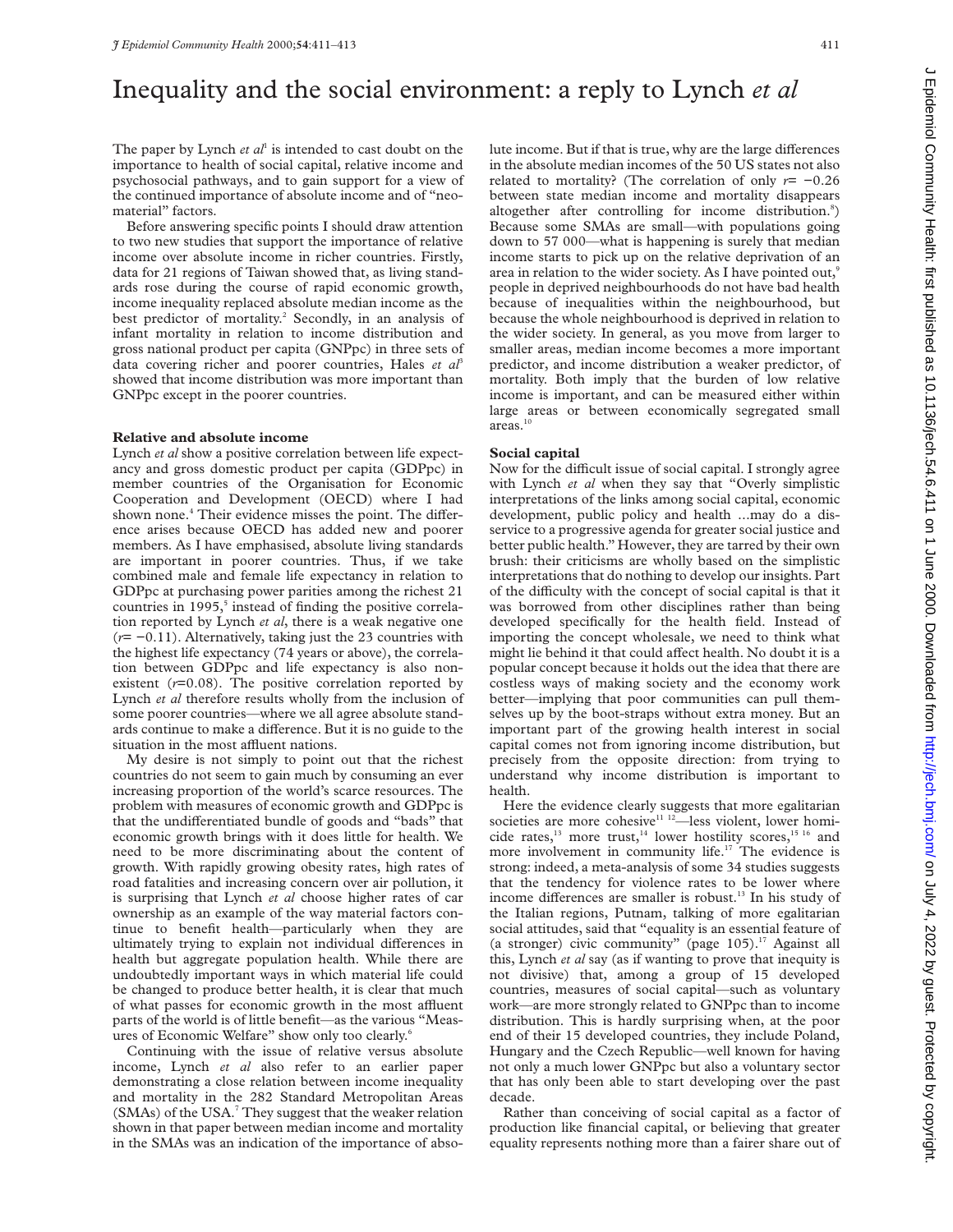the spoils of economic activity between self interested individuals, the evidence suggests that a fuller understanding of the relation between income inequality and social cohesion has more in common with the early socialist belief that inequality was an obstacle to greater human harmony. Nevertheless, Lynch *et al* are right to be worried that people can, and do, form cohesive groups that exclude and discriminate against others. As Adam Smith pointed out, an association of merchants is a conspiracy against the public, and none can fail to be aware of the dangers of discrimination against, and victimisation of, racial, ethnic, and other vulnerable minorities. But to recognise that groups can come together against others is not an argument against trying to reduce social divisions by reducing economic inequality. Although people can be united in opposition to others, that does not mean that reducing economic divisions improves social cohesion by feeding into divisive processes of that kind. Indeed, the reverse is true. If one gives some thought to the processes of social discrimination and their relation to differentials in economic status and issues of inferiority, etc, it is much more likely that reducing income differentials also reduces the dangers of discrimination against minorities. Lynch *et al* have conflated the crucial issues. It is not by chance that extreme racist and nationalist groups seem to flourish in times of high unemployment and difficult economic conditions. Indeed, in *The authoritarian personality*, <sup>18</sup> which Adorno *et al* (1950) wrote to try to account for the horrors of the Nazi regime, he describes how people at each layer in status hierarchies are servile to those above while "kicking down" at the more vulnerable groups below them. Recent research findings from those working on the way social cohesion may mediate between income distribution and mortality actually demonstrate that greater income inequality is associated with increased racial prejudice.<sup>19</sup> The likelihood is then that if we fail to reduce income inequalities societies will be more likely to show tendencies towards discrimination and victimisation of vulnerable groups. By reducing inequality we increase cohesion partly by reducing some of what fuels these social divisions.

## **Psychosocial pathways**

Trower *et al* introduced the idea that there are two basic forms of social organisation among human and nonhuman primates: "agonistic" societies based on dominance hierarchies, and "hedonic" societies based on egalitarian cooperation (as typified among humans by hunter-gather societies<sup>20</sup>). There is clearly a stark contrast between dominance hierarchies, or pecking orders, in which power and coercion provide access to resources regardless of other's needs, and societies with more cooperative social relations, in which people's needs are recognised and mediated through the social obligations of sharing and reciprocity—as between friends. Indeed, the tendency for the quality of social relations to be marked by more violence, hostility and mistrust where inequality is greater, seems likely to reflect a shift in the balance between these two fundamental forms of human association. The more sociable strategies appropriate to more egalitarian and cooperative societies are driven out by the increasing emphasis on hierarchical relations of dominance and subordination.

If it is true that social relations tend to atrophy in a more hierarchical society, then the implications for health could hardly be clearer. Social affiliations and friendship networks appear highly protective of health, just as low social status is linked to worse health. Twofold and threefold differences in mortality have been reported between the high and low ends of each, and the frequency of exposure to these risk factors means that the population attributable risks are very substantial. If an increase in the scale of the problem of low social status is accompanied by an atrophying of social relations, it would be odd if health was not harmed.

Viewed in this context there are surely clues as to why friendship and low social status are important to health. Although they are clearly quite different variables, they may be important for the same reason. That is to say they may both tap into the extent to which people are subservient to agonistic power relations and/or enjoy more mutually supportive social interactions. There are good reasons for thinking that these dimensions of social reality may have a special salience as determinants of levels of anxiety and physiological arousal in a population. Because members of the same species have all the same needs there is a potential for continuous conflict between them. But as well as being each other's most feared rivals, human beings can also be the greatest source of assistance, support, care, learning and love. The nature of social relations must have been crucial to welfare and survival throughout human evolution.

Although some still wish to deny that there is an important psychosocial component in the health effects of low social status, it is harder to reject psychosocial explanations of the effects of social affiliation. A material explanation of the health advantages of friendship would be plausible if poor people had close friends who could lend them large sums of money when they were behind with the rent or whatever; but most poor people have poor friends. The list of what friends really give each other includes alcoholic drinks, cigarettes, infections and possibly AIDS—hardly an explanation of the health benefits of friendship. However, when it comes to the health effects of low social status, it is very much easier to find possible material factors that may, and often do, have direct health effects. But there is also evidence that there are, additionally, very important psychosocial pathways through which people's circumstances effect their health. For example, the work on job insecurity shows that health worsens when jobs first become insecure and people start worrying—long before they actually become unemployed.<sup>21</sup> The same is true of the importance of being in control of your work or home circumstances.<sup>22</sup> <sup>23</sup> Similarly, when Shively reported a fivefold increase in atherosclerosis among monkeys who moved down the hierarchy as a result of experimental manipulations of social status, the fact that diet and the environment were controlled pretty well ruled out all but psychosocial explanations. That social rank may, as Lynch *et al* suggest, be a weak predictor of individual differences in psychosocial markers, does not mean that it is not a good predictor of differences between groups ranked by social status<sup>24</sup>: social class differences in mortality do after all account for a very small part of the individual differences in age of death.<sup>25</sup> Similarities between some of the physiological effects of low social status produced under experimental conditions in monkeys and those associated with social status among human beings, $26$  suggests that an important part of the social gradient in human health is attributable to the direct effects of social status rather than to other influences on health like poorer housing, diet and air pollution. Suggestions have been made elsewhere about the possible role of issues of inferiority and disrespect.<sup>27</sup> I have discussed many of these points more fully elsewhere.<sup>28 2</sup>

The answer to the question posed by the title of the article by Lynch *et al*— as to whether social capital is a good investment for public health—is that it depends on how it is to be increased.

### RICHARD G WILKINSON

*TraVord Centre for Medical Research, University of Sussex, Brighton BN1 9RY (R.G.Wilkinson@sussex.ac.uk)*